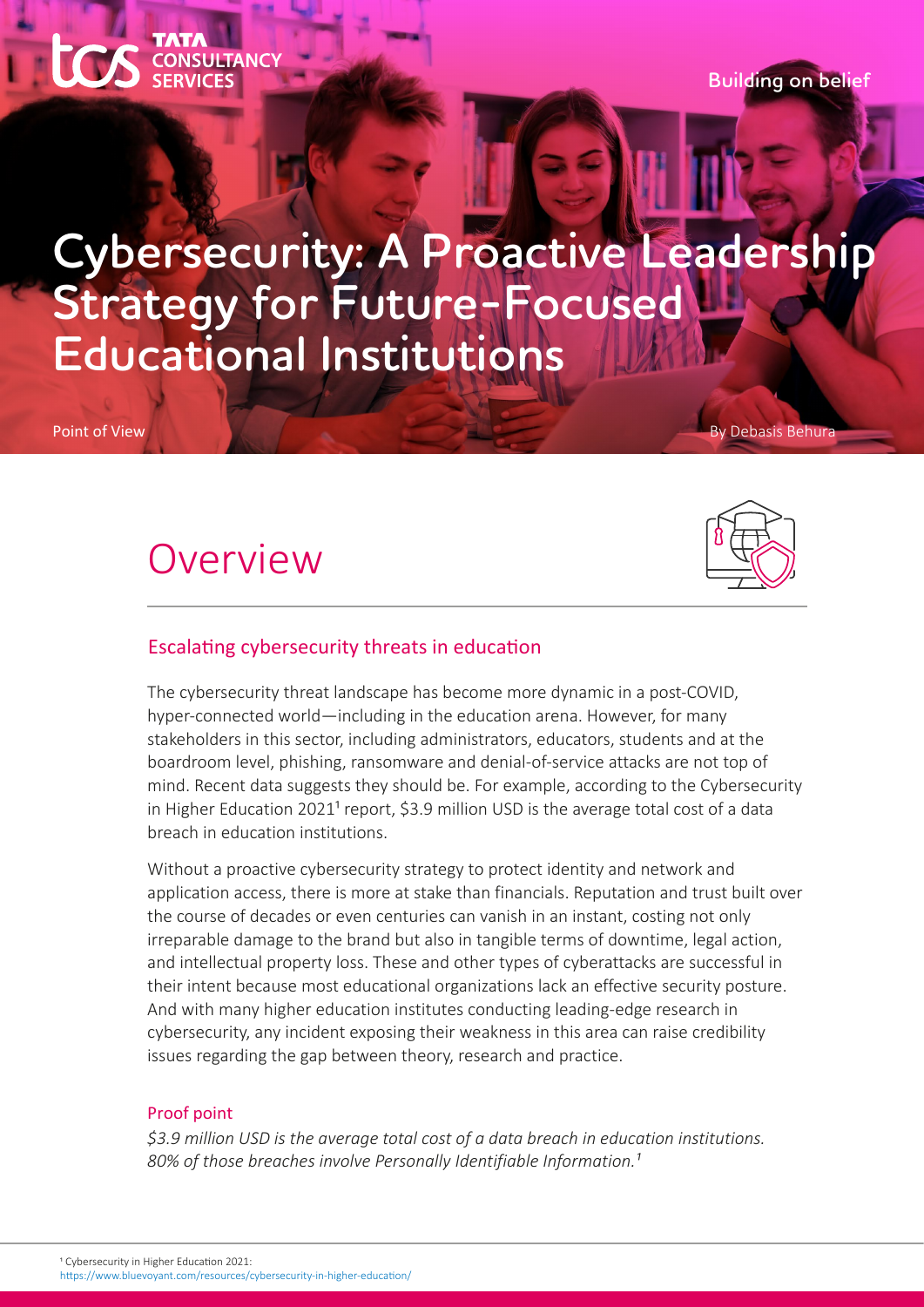### Impact of cyberattacks and other information security incidents

With the quick shift to remote "emergency education" and boundary-less workspaces, the traditional classroom perimeter has dissolved. With an expanded attack surface, a new class of cyberthreats has emerged based on identity and access management risks that magnify the impact of other cyber incidents. In the higher education segment, students, educators, faculty and intellectual property (such as research data) are increasingly vulnerable to cyber-threats from supply chain packages (including the IT supply chain), ransomware, phishing, and distributed denial-of- service (DDOS) attacks.

### **Did you know?\***

- In 2020, there were 8.5 billion records compromised  $-$  that's more than 4 times the number of records breached in 2019.
- 23% of all attacks were related to ransomware, which was the #1 threat type in 2020.
- In 2020, cybercrime cost the world \$8 trillion, up from \$3 trillion in 2015. This represents the greatest transfer of economic wealth in history and is more profitable than the global trade of all major illegal drugs combined.
- 33% of all attacks involved compromises via phishing emails, emphasizing the lack of security awareness culture in organizations which continues to be a big risk. Phishing is the #1 delivery method for ransomware and malware.
- In the education industry, it takes an average of 212 days to identify a breach and another 71 days to contain a breach, for a total of 283 days.
- \* From the 2020 report "Getting Ahead of Cybersecurity Risk Within Canadian K-12 Schools"

#### Proof point

*Ransomware attacks alone have increased by 100% between 2019 and 2020.² The average cost of a ransomware attack in higher education in 2020 was \$447,000.³*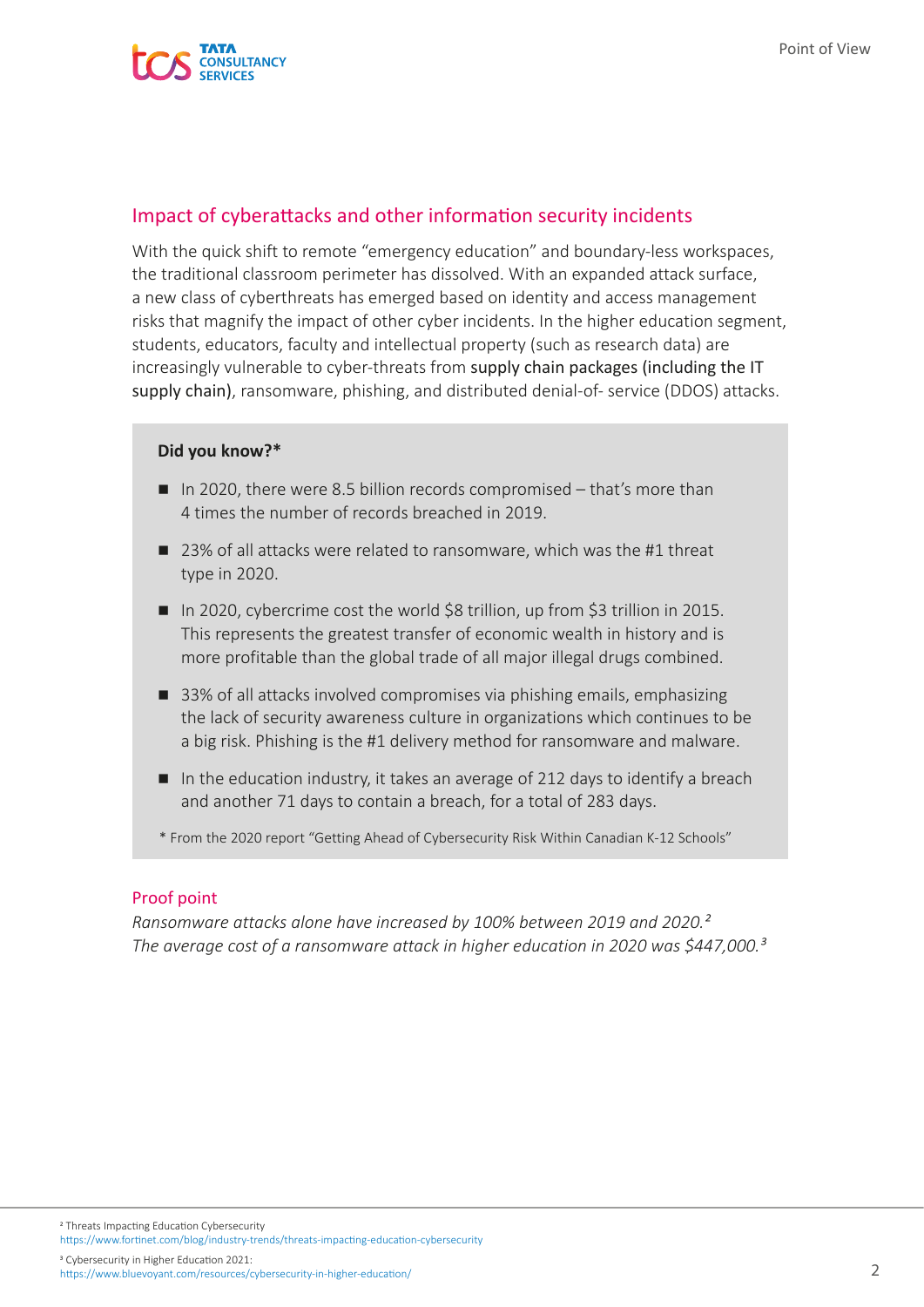

In K-12, the biggest challenges typically come from data breaches involving student and staff personal information due to inadequate security practices of school vendors and partners providing administrative services. The rise in cybersecurity incidents in K-12 education is bringing about an increased awareness of the risks and creating a sense of urgency for implementing countermeasures among policymakers, school districts, vendors and students.

### Proof point

*In 2020, 377 school districts (and other K-12 education organizations) across 40 states experienced a record-setting 408 publicly disclosed cybersecurity incidents.⁴*

# Recognizing risk factors

COVID-19 exposed the lack of business continuity planning within all industry sectors, including education. With an "emergency education" scenario where classroom activities suddenly needed to be delivered via remote network connections, the lack of (or very weak) information security policy across the education sector became apparent. In addition, education has unique scenarios that have exposed it to higher risk for cybersecurity-related incidents.

### Education risk factors include:

- **A culture of open collaboration.** The culture of academia itself, based on a foundation of openness, sharing and collaboration combined with a lack of cybersecurity awareness and preparedness, makes cyberattacks and other malicious cyber incidents more insidious. In addition, social learning (in online groups or on videoconference calls, for example) can allow accidental leaks where personal data is shared in chats or onscreen. This type of risk can also be seen on other social media channels like Instagram, Facebook and Twitter.
- Proliferation of student accounts, unsecured remote desktop ports and IoT **devices.** The challenges to information security have increased further as the classroom and network environment has rapidly expanded to include a proliferation of student accounts. In fact, student account and log-in data is among the most voluminous and highly compromised personal identity information (PII) data on the web. Students increasingly use university accounts to log in to a wider range of services, including administrative portals, remote video tools, university and student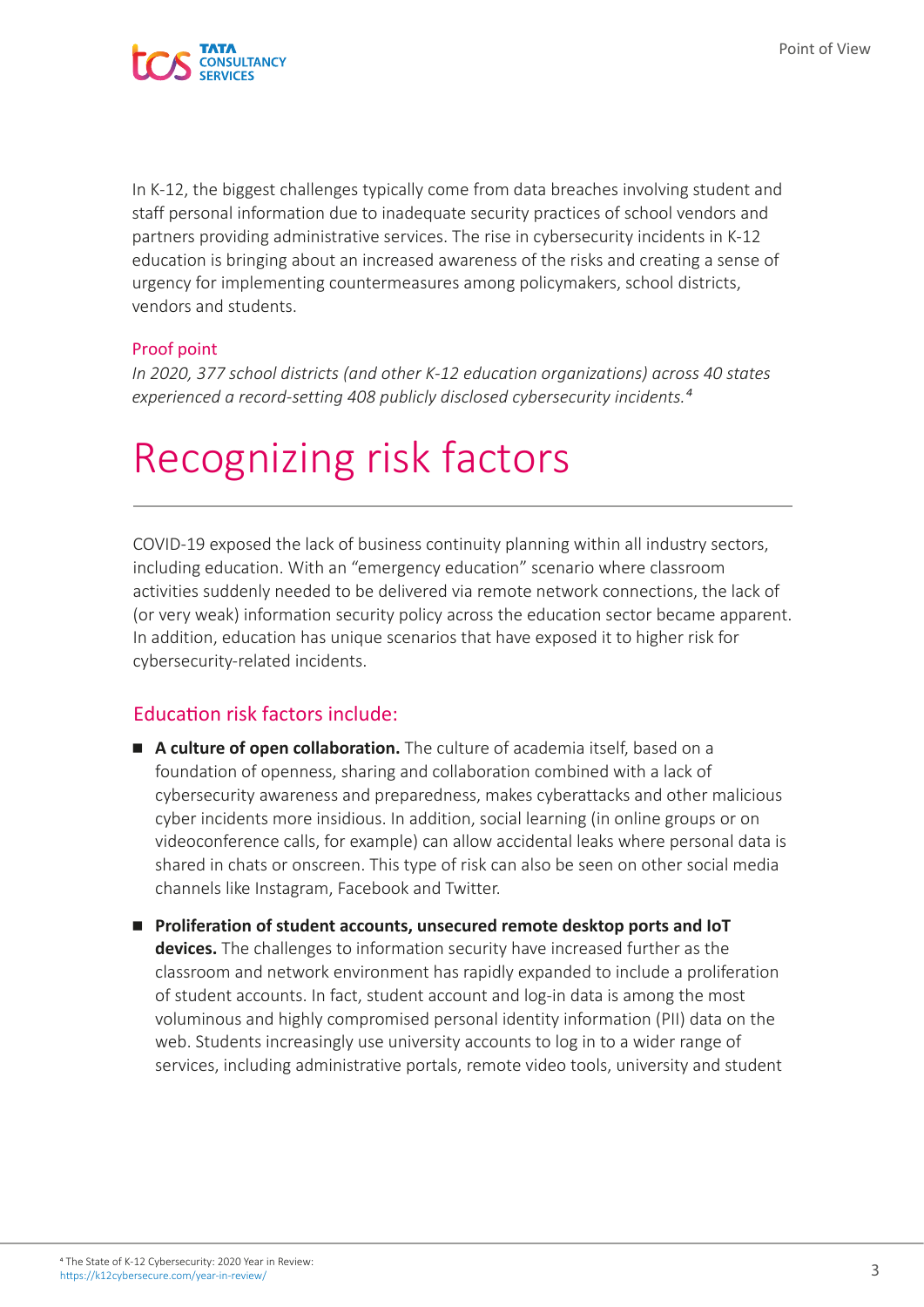

web applications and remote learning tools. This proliferation of accounts creates higher risk of data breaches and threats targeting vulnerable websites. Remote learning has also introduced the addition of many new, personal devices connecting from unsecured networks, introducing greater risk to malicious threat actors. These student accounts, all accessed by a variety of applications and devices, require strong identity and access controls.

- **Weak or nonexistent remote network security.** Attackers often exploit the less-than-enterprise-grade security inherent in IoT devices used in remote and home networks. The explosive growth in online learning has also created large numbers of short-term students, creating further burden on the infrastructure (including processes like background checks). The proliferation of such student accounts, often used well past graduation, compound the probability of data breaches over the long term.
- Lack of basic email security. Over half of all analyzed universities and colleges lack all basic email security configurations<sup>5</sup> such as DNS-based email security protocols to authenticate emails between users and protect against phishing attacks. Ad hoc data transfer processes, such as excel spreadsheet attachments, multiplied by increasing number of student accounts, further increase the likelihood of information security incidents.
- **E** Content management systems and unsecured network. Vulnerable learning content management systems can also make soft targets for easy access into enterprise environments by threat actors.
- **Legacy infrastructure with no centralized control.** Many educational institutions are dealing with multiple, disparate departments using fragmented legacy technology and infrastructure that lacks central control and oversight.
- **Lack of adequate data protection and data recovery,** which allows ransomware to compromise backups.

#### Proof point

*66% of universities lack basic email security configurations to authenticate emails between users and protect against phishing attacks.⁶*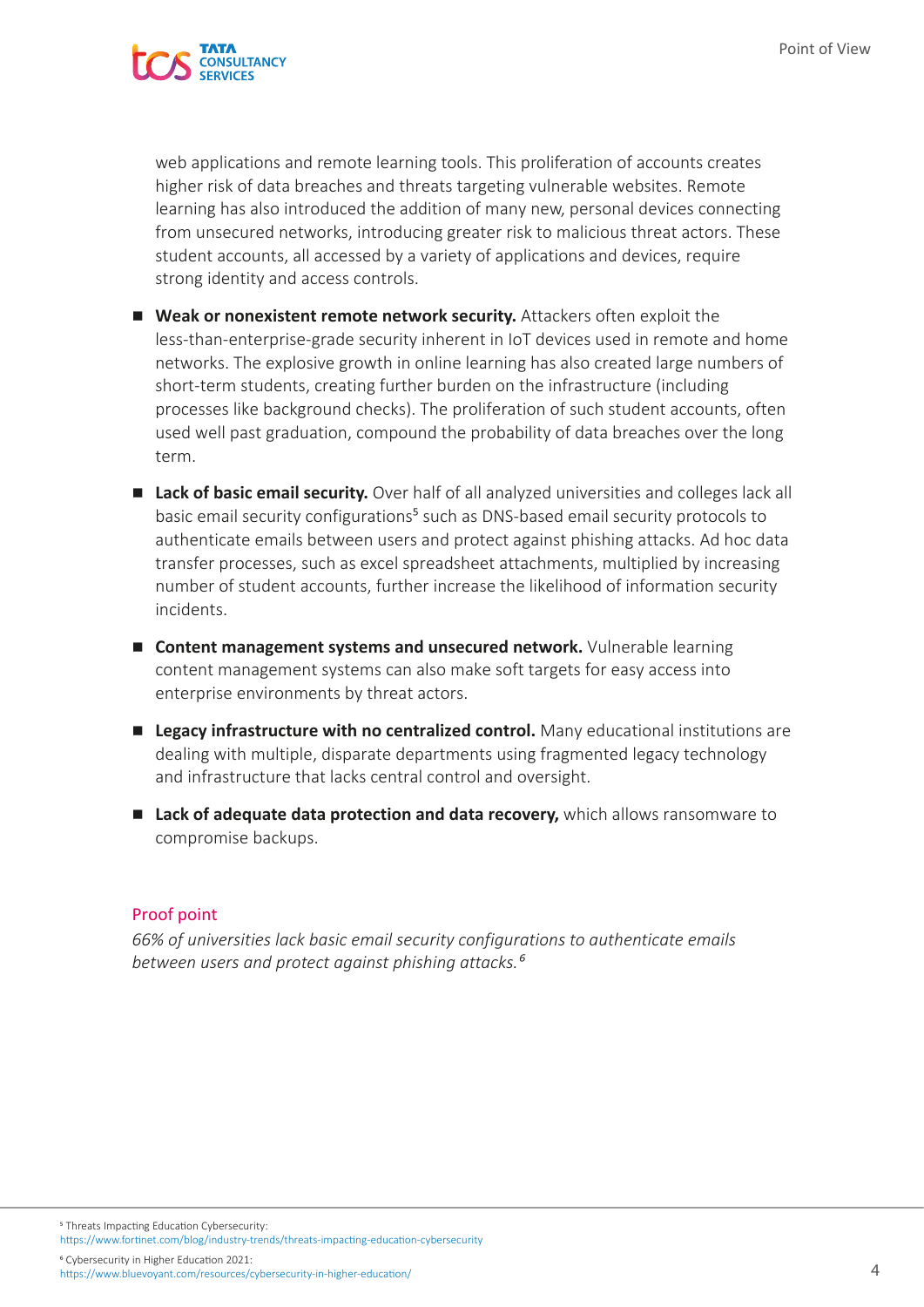

When connecting from unsecured networks, these risk factors create exposed vulnerabilities to:

- **Phishing attacks.** Malware that injects code or redirects users to malicious sites
- **Ransomware.** Demands made by cyber criminals who threaten to disclose sensitive student data
- **Malware.** Common systems, applications and even web browsers used by students and educators infected with malicious code

#### Proof point

*According to the Threats Impacting Education Cybersecurity report, 9 of the top 10 cybersecurity incidents target Internet of Things (IoT) devices and content management systems (CMS). The same study reveals that over one-fifth of all analyzed universities and colleges had open or unsecured remote desktop ports, which is the number two threat vector, behind phishing, for ransomware gangs.⁷*

*According to a recent CNN article⁸, a ransomware attack occurred in January of 2022, impacting websites of about 5,000 schools (most in the US), disrupting their web presence and remote learning activities.*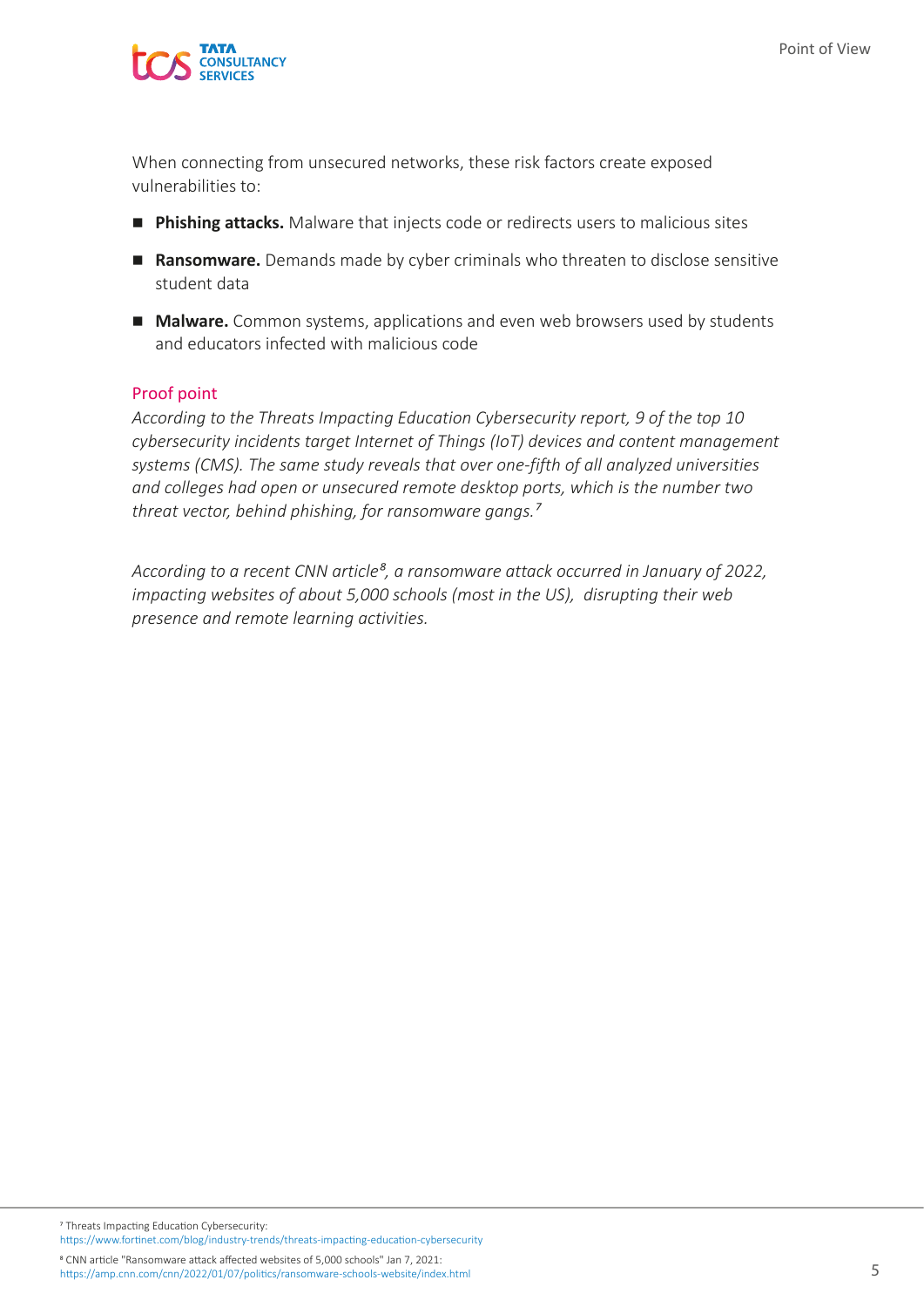

## Understanding cybersecurity best practices

The research data shows there is a need for institutions to focus on risk in these areas and create a robust and resilient information security strategy to avoid financial loss as well as negative impact to trust and reputation. For example, many educational institutions, especially technology institutions, often publish information security research articles yet fail to have a solid cybersecurity strategy in place.



*Essential elements of an effective cybersecurity strategy*

### **Build a cross-function cybersecurity framework**

Cybersecurity initiatives must encompass all functions, beyond just IT, within an educational institution to get buy-in and collaboration. According to the report, "A Systematic Review of Cybersecurity Risks in Higher Education," the following recommendations are essential for a proactive approach.

#### **Embed cybersecurity awareness into the culture**

■ Start at the top. This means information security awareness must be part of strategic planning by leadership, including operational budgets.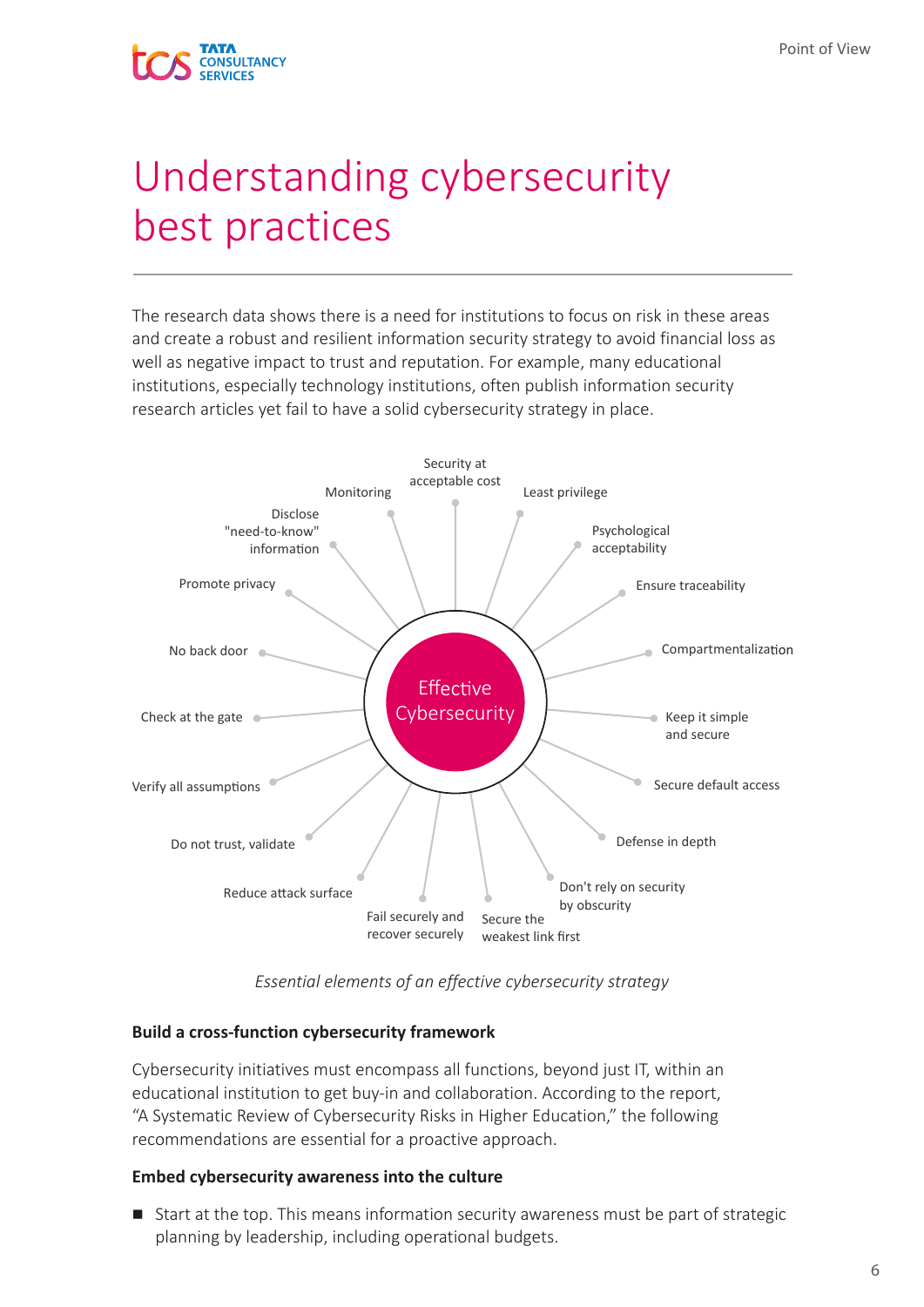

- $\blacksquare$  Create an assessment of what cybersecurity incidents and responses have cost and could potentially cost – the organization.
- **Provide ongoing training of human beings, often the weakest link, for password** usage and to combat risking social engineering and phishing attacks.

### **Create strong governance, risk management and compliance focus with well-defined policies**

Develop a roadmap and incident response plan and define the owner.

#### **Adopt a Zero Trust model**

■ Using defined access control policies, allow secure remote access privileges to only the network, endpoints, applications and services for which the user has been given explicit permission.

#### **Implement ecosystem controls**

■ Build vendor risk management and IT supply risk management into the ecosystem.

#### **Provide effective managed detection and response**

- Use tested incident response and business continuity cyber drills.
- Conduct breach and attack simulation exercises.

#### **Learn from others**

■ Observe and learn from peer institutions, including those that have been doing cybersecurity correctly and those who have not.

### **Use the partner/vendor network**

■ Create a proactive strategy leveraging partners to get insights into identified future security threats.

#### **Edge networks with its distributed architecture should consider:**

- Identity-driven controls like a secure web gateway for accessing internet and SaaS-based applications hosted by content providers.
- A cloud access security broker for cloud application access with threat detection/prevention and data protection capability.
- Zero Trust network access (ZTNA), for secure, VPN-less access to all endpoints, including a remote workforce to internal educational applications and systems hosted in the cloud or data center.
- Data leakage detection and prevention capability to detect and prevent any attempt of content leakage.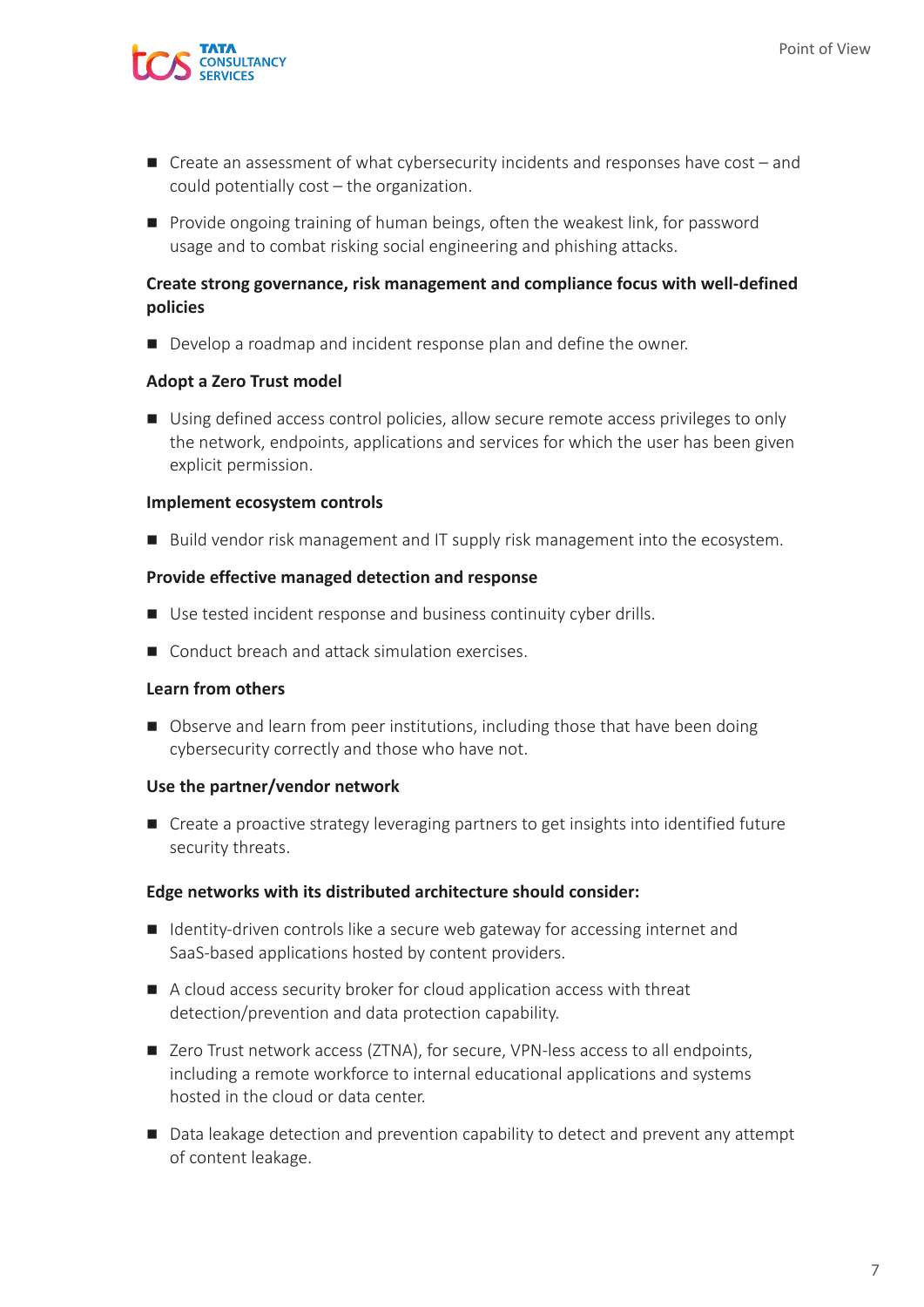

#### **Data centers or content hosted in the cloud need to focus on:**

- Network segmentation: All internet-facing applications should be segmented apart from the rest of the network to minimize any impact from potential breaches.
- Multi-factor authentication (MFA): This type of best practice authentication helps protect users from the likelihood of stolen credentials with additional authentication required during any attempted login.
- Web application security: Implementation of web application firewalls (WAFs) can help protect against phishing attacks and DDoS attacks that can cause a site outage.
- Browser security: Using a cloud-based security gateway helps protects against web-based malware attacks.
- Zero Trust Access (ZTA): This modern approach to access helps protect networks and applications using a zero-trust approach, providing only the necessary level of access privileges as needed.

## Summary

The education sector around the globe is currently reeling and continuing to adapt to the disruption from the pandemic. Further disruptions caused by cybersecurity and data privacy incidents can be avoided. It is essential to be proactive, starting now, with the goal of making cybersecurity awareness education the first line of defense. In the end, a proactive approach to cybersecurity is a matter of trust: students, administrators, educators and other stakeholders in your organization expect and trust that you will protect their personal information from malicious attacks. Furthermore, educational institutions need every competitive advantage, so protecting the organization from cyber threats is imperative to protect your brand, your academic reputation and the future.